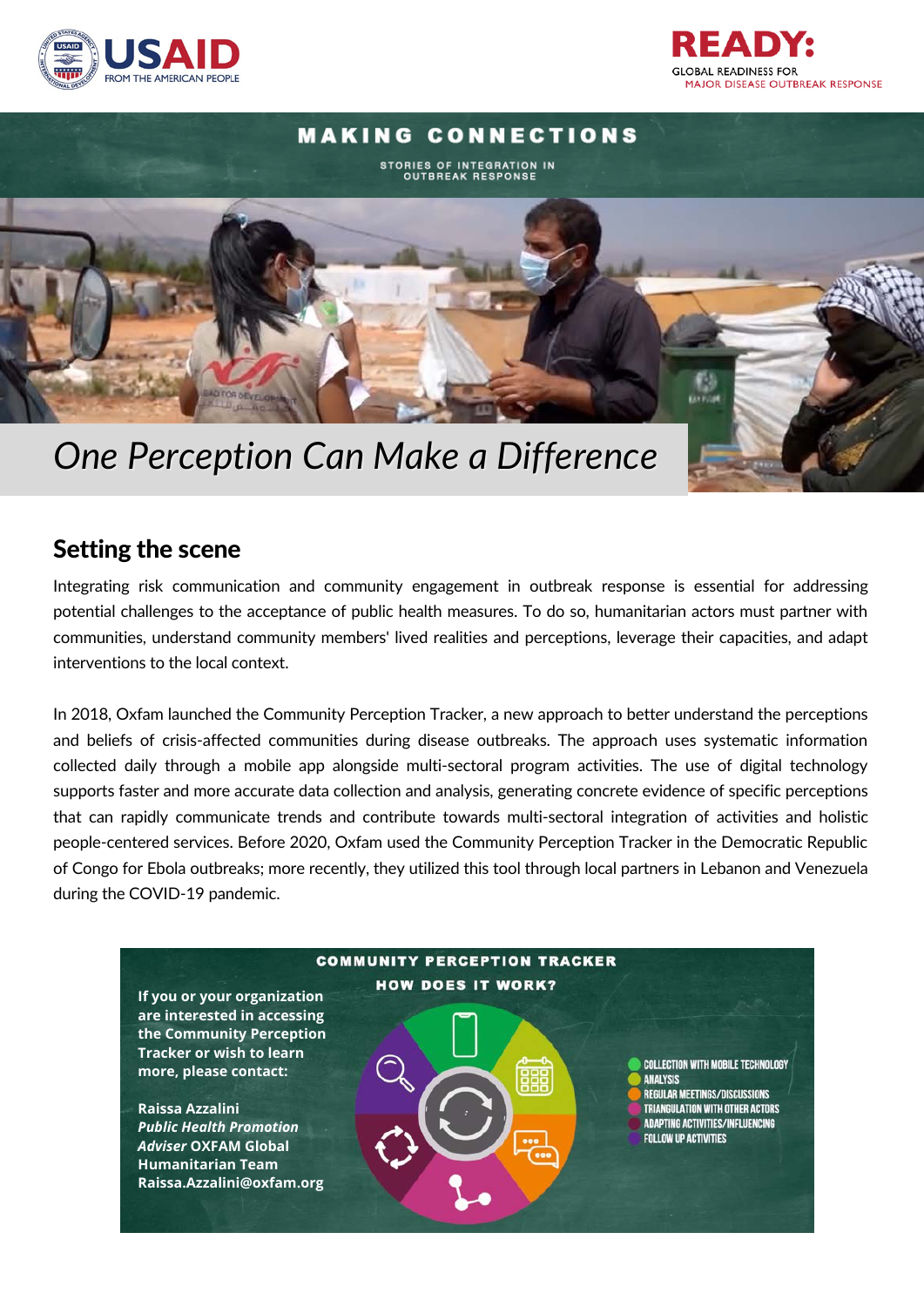## The integration journey in Lebanon

In recent years, Lebanon has endured multiple, concurrent crises, including COVID-19, economic and political instability, and the Beirut port explosion of August 2020, and are hosts to the world largest refugee population per capita. Because of the unique challenges the population is facing, and specifically to ensure an effective response to the COVID-19 pandemic, Oxfam and their local partner Nabad decided to integrate risk communication and community engagement strategies into their COVID-19 response using the Community Perception Tracker.

Listening to people and understanding their perspectives in a crisis is part of the foundation of community engagement. While the emergence of COVID-19 was a public health issue, it also led to issues of protection, violence, and stigmatization, and impacted livelihoods, schooling, and mental health all of which were important to understand and address as part of their response. To initiate the use of the Community Perception Tracker in Lebanon, Oxfam's Global Public Health Promotion Advisor connected with the Humanitarian Coordinator, as well as the WASH and Health Program Manager.

How can you use the Community Perception Tracker to make connections during outbreaks?

Systematically capture informal data alongside program activities and translate it into purposeful llı. evidence that can inform programs and the design of multi-sectoral, holistic, and people-centered humanitarian services. Remember "one perception can make a difference"

Feed the reports back to the community and support community leaders to design their own integrated action plans and solutions.

Use the real-time data and reports during donor management meetings, multi-sectoral coordination groups, and advocacy.

The team trained staff from various programs on how to incorporate the Community Perception Tracker into their everyday work during conversations and in community meetings. Over time, trends identified through the tracker made clear the concerns of the affected population. Oxfam and Nabad were able to adjust their programming to discuss peoples' perceptions of COVID-19 and address these concerns through their response activities in a holistic and multi-sectoral way.